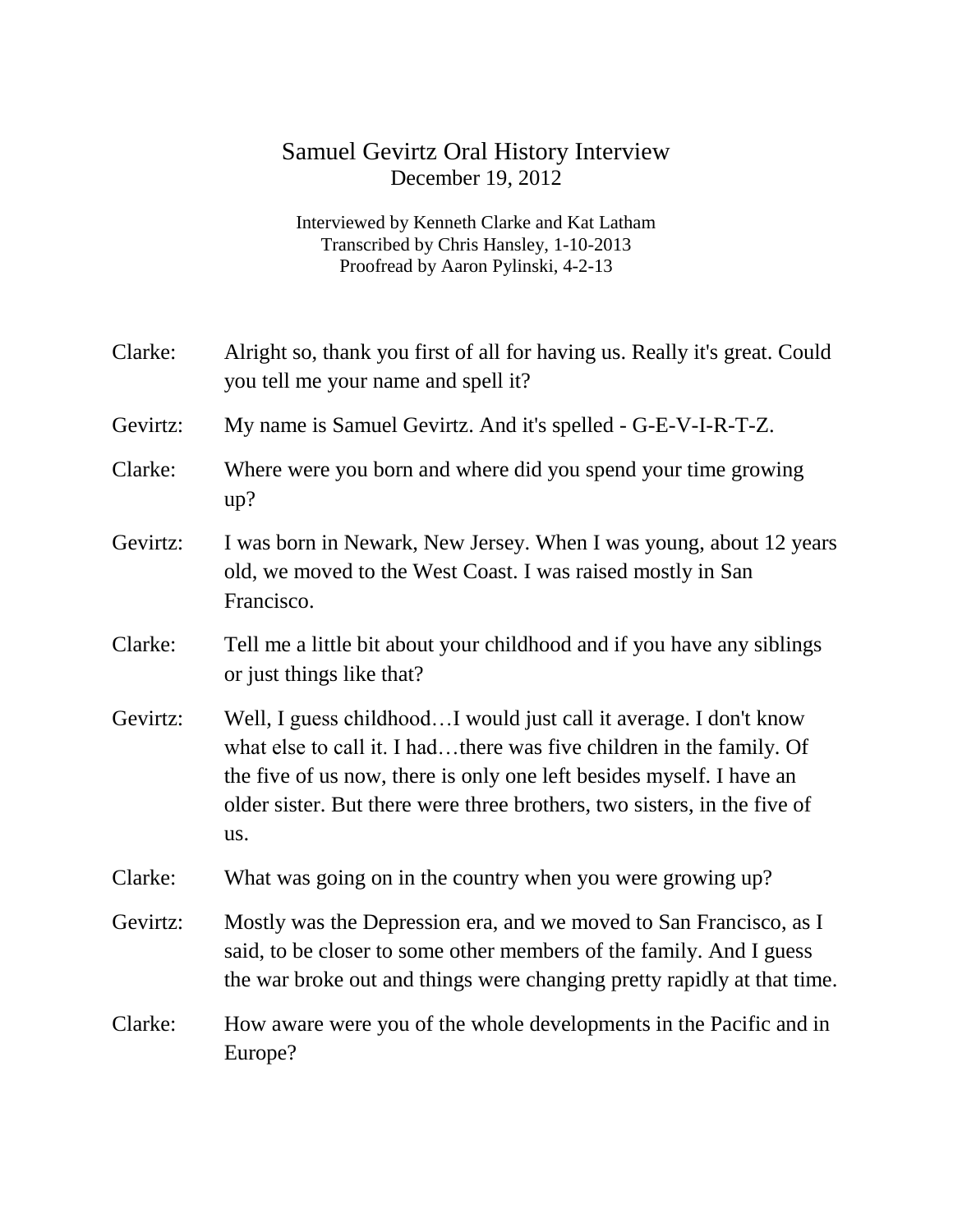Gevirtz: I enlisted when I was 18 and went into the Marine Corps. First I went through Boot Camp and because I did have some office skills. At that time I was a typist, or knew how to type, so they thought that was a big deal. And they assigned me to the Headquarters Company, Headquarters Battalion of the Marine Corps Base in San Diego. I was there for 10 or 11 months, when I thought, gee, this isn't for me. It's not what I joined for. I asked to go to Sea School which is where they train for going aboard a ship, and all the things, weaponry and that sort of thing. So from there—I'm giving you a little synopsis of what goes on a lot earlier. But we went aboard, I guess it was a freighter of some type, from…it was Oxnard, California near Los Angeles. And traveled from there for several days it took us to get to Hawaii. When we were in Pearl Harbor for a couple weeks, doing some guard duty, and things of that type, before we were—the entire Company was split up into different groups and they went on different ships— were assigned to different ships in the fleet. And I ended up on the Bunker Hill. So that's how all of that occurred.

Clarke: Tell me a little bit about the Bunker Hill? Its capabilities?

Gevirtz: It was an Essex Class carrier. At that time, [it] was fairly new. When I got aboard she had just completed her earlier operations, which were around Rubal in New Guinea in that area, and were coming back to Pearl Harbor for refitting. There were several vacancies aboard; I think it was maybe a half dozen from our particular company from Sea School were assigned to the Bunker Hill. So I went aboard, I feel like I'm giving you my life's story here. I was assigned as a gunner to one of the 20mm guns. And because I knew how to type I was a parttime Company Clerk also. Then we went out for the first trip, first campaign, and at different times, I was assigned to Executive Officer's Orderly, Captain's Orderly, and sometimes Admiral's Orderly. I found all of those duties very interesting, wasn't too happy with them, but it was very interesting. But, it was your duty to sit in on some of these big conferences and what they call CIC, Combat Intelligence Center, where you can see these huge boards where we were, what they were doing, and how they were planning and so forth. So I found that part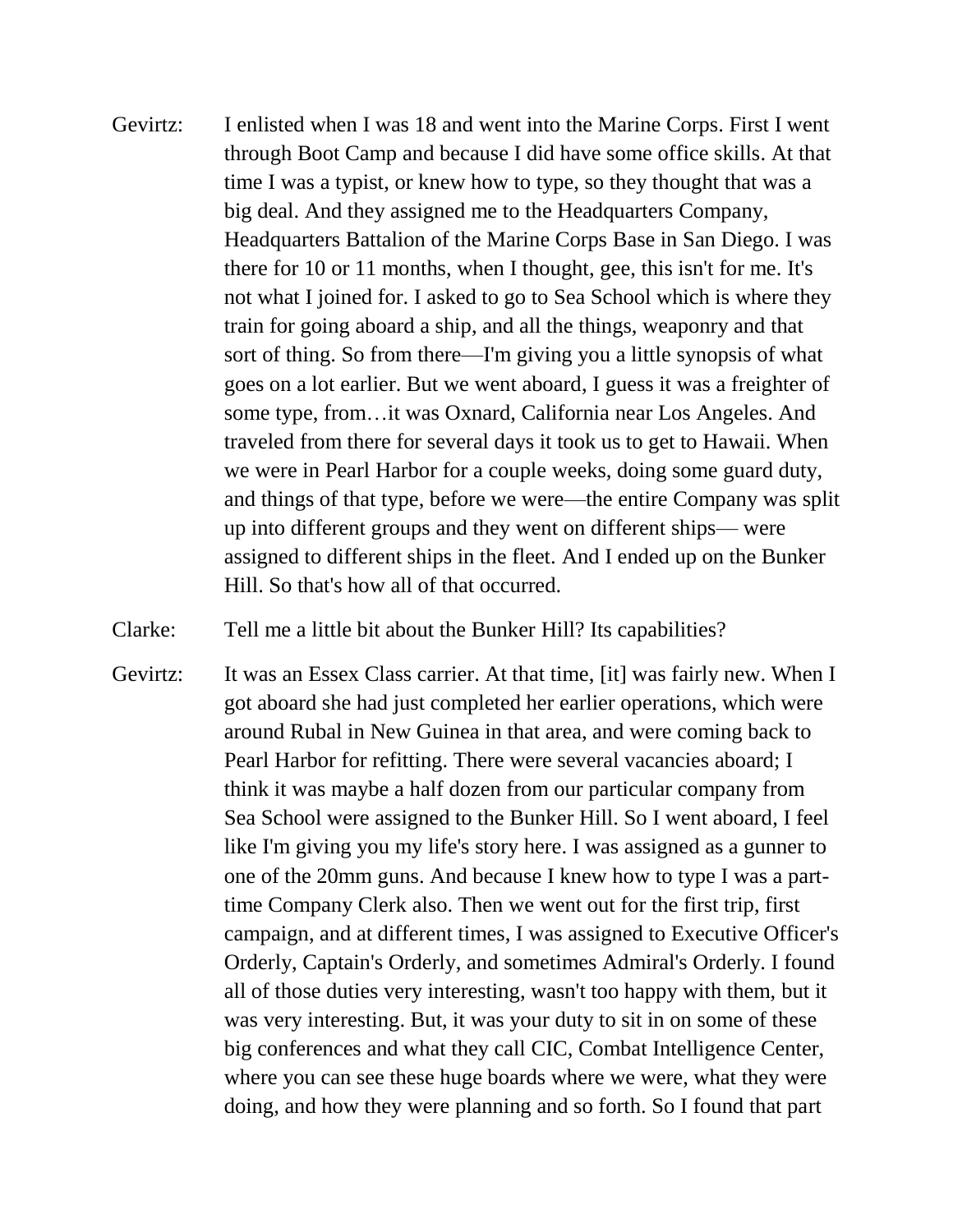interesting. Later on why I was changed to become a gunner on a 20mm and somebody else was a loader and what they call a trenchant operator. Maybe if you'd ask me some questions I can keep going.

- Clarke: You kept extensive journals during your time on the Bunker Hill. And first of all tell me a little bit about journal keeping, because it's not necessarily something that was encouraged.
- Gevirtz: Let's straighten it out. It was forbidden.

Clarke: Well, why did you, if it was forbidden, why did you do it at the time?

Gevirtz: It was just something like I felt I wanted to do. To keep a record of what was going on. Here I was 18, 19, 20, years old, and this was an experience that few people had. I wanted I guess just to put down, I don't know if I would even see it again. But I just felt that I wanted to write it, to keep a record of it. I usually had it either in my pocket or my locker. Just a couple people knew of it. On one occasion incidentally, I was writing in it, when a shadow came over the back of me, and I looked up and it was my Lieutenant. He said, "What are you doing Sam?" I said, "Writing in my diary, Sir." Which of course meant a Court Marshall offense. He said, "Put it away." I said, "Yes, Sir." And that was it. And then has happened, a year or two later, when our ship was hit and I went down below decks to see, they asked for a volunteer, "Who wants to go below decks and see what the conditions are." That was pretty tough. All of our…everything that we had was destroyed and melted. The aluminum lockers were melted down to the floor. And it was just fortunate that the diaries happened to be in my pocket. Otherwise they'd have been gone too. And it was, when I was down there the water was about six inches deep in the compartment. And the Marine detachment, we had this area which was a Marine quarters, but at the time we had a US Marine Corps Air Group aboard also, was a fighter squadron. And all the enlisted men in that group, which were mechanics and the people who worked with their weaponry and so forth, were part of this huge area where we were. When we went down to see what was left if anything, all of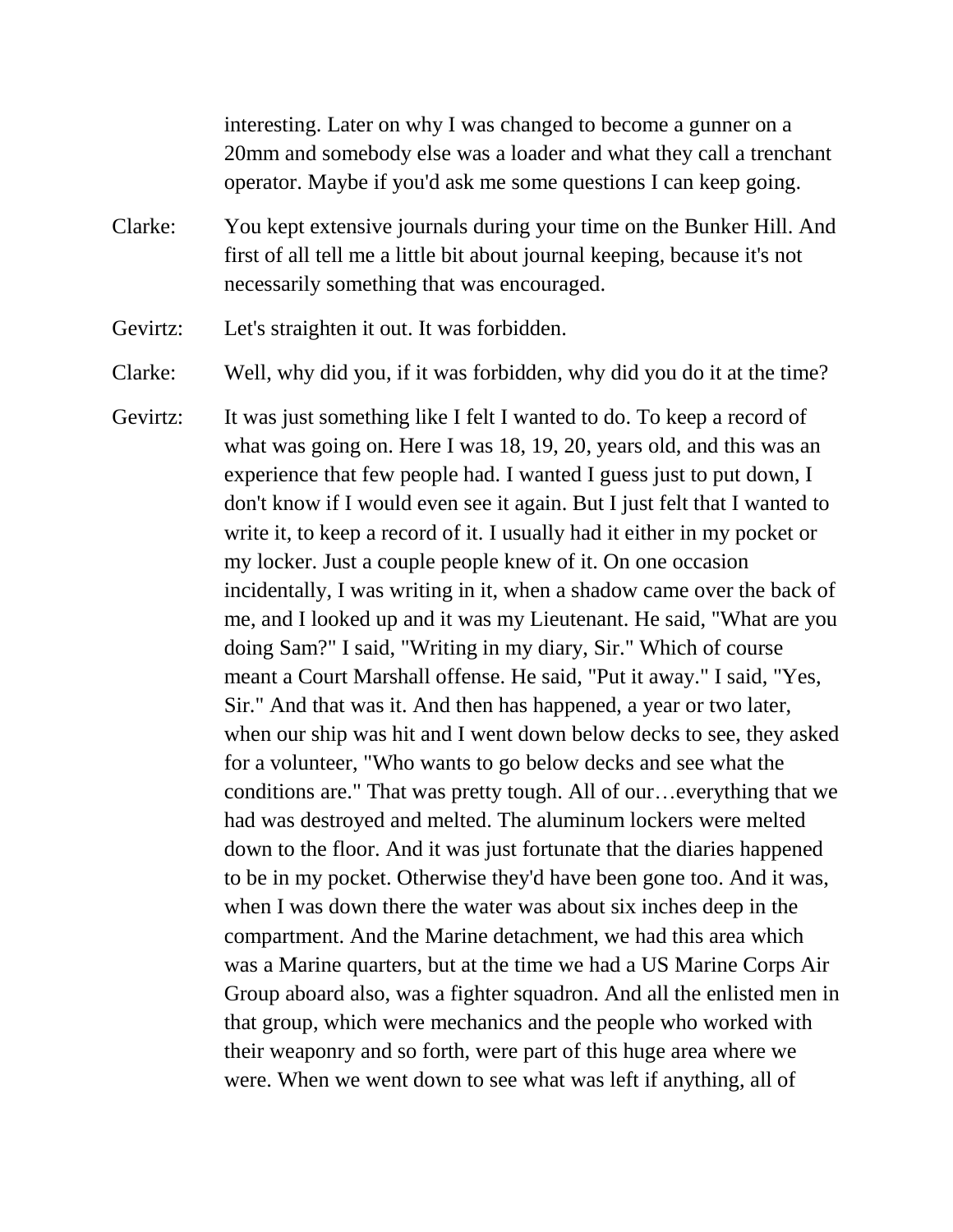these guys were dead, lying on their bunks. I remember there was one, it was the strangest thing. There was one guy was going to tie his shoe laces, and he just died in that position. And I just couldn't believe all of that, looking at that. And anyway, and I had to come up and to report to my Sergeant, whoever it was. What it was that I saw down there. So that was quite an experience, anyway this was on that date.

Clarke: You document a lot of these…a lot of the action that you saw. What was one thing for people who don't see it, they are curious about what is combat like? What is especially on an Essex Class carrier during World War Two?

Gevirtz: [D]uring the combat, it's a very, heightened thing. How can I explain that? You're well trained for what your about to do, but there is a feeling like you're in a real tough football game. And you want to do what you have to do. You know what you're going to do. Like if you saw one of the enemy planes were shot down, why does a big cheer went up, like you scored a touchdown or something? And so this was the feeling mostly at the time. It was very tense, but everybody knew exactly what they were going to do. When these huge magazines that were put on the 20m.m. gun. When they were empty, you knew it, or the loader knew it, he would snap it off, and these things weighed about sixty pounds, and he would just hoist another one and slip it in there, tap you, and you knew it was ready to go and you pulled the trigger again. And this was just practiced and practiced and orchestrated so you knew just was going to happen. So I might just say there's one thing that always stuck in my mind, which strangely enough, was shown on television. I forget the name of it, when the show where it was done weekly, "The Navy at War" or something, I forget, it just wasn't about the Navy it was also what was going on in Europe. I forget what the name of that program was. But anyway, the scene that stuck in my mind that they happened to have filmed, because we have photographers aboard, was a plane that was coming low in the water towards us. I was, my gun station was Battery One Gun Seven, [and] there were five guns: One, Three, Five, Seven and Nine right on the starboard bow. The plane was coming toward us and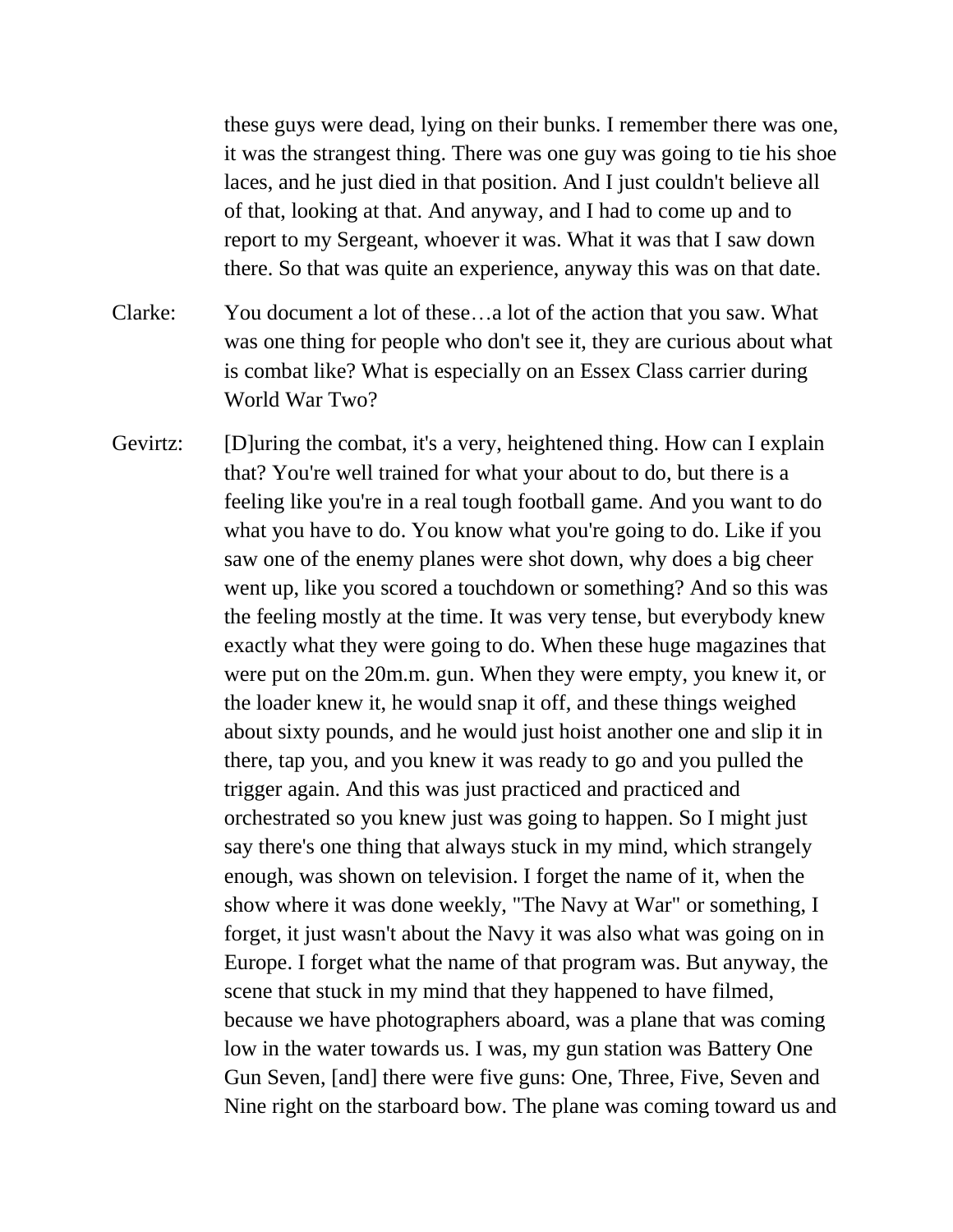it was low, and everything was just shooting at it. 20mms, 40 mms, 5 inch guns, we're all shooting at it. And it just coming and coming and coming, and flew right over us. And on the other side and went down into the water. And I've always pictured that. This guy had to be dead or something, because everything was just, I mean it was just, you can't imagine that the fuselage was going towards this one target and he just kept coming and then went over us. But if he had kept straight he'd gone into us. But he didn't. That was that one particular occasion anyway. But the entire period aboard the ship wasn't anything like that.

- Clarke: There was probably a lot of in between time. What did you do when it wasn't; when you weren't you know, in combat?
- Gevirtz: Well, gosh it was just like living any other, actually what your duties were you had so much time on when we were on duty, so much time off. I mean everything to the expression in the Navy was, "The Gedunk Line" where you, Gedunk is, don't ask me where it came from, that was ice cream. You get some ice cream, or I guess buy cigarettes, things of that type if you were so inclined. That was the "Gedunk Line." And there were these various duties that you had. You spend time with your friends, and other times you were engrossed in watching landings and take-offs of the planes. That was very interesting, because of where my location was on duty at that forward anti-aircraft station. The planes would go off, right off near us. And I found that just fascinating, just to watch them. Now at that time, this is interesting, I think the aircraft were not as efficient as they are today. It was not unusual, although maybe not as well known, that frequently the planes were taking off and they'd go right into the water. They didn't have enough power or something would go wrong. And one of our duties, because we were up there on the starboard bow, is they have these little smoke bombs. Which were I'd say this big, which would be about a foot. Over the side of a railing was a wire shaped like an "S" and you would stab that thing down into the nose of it which would activate the smoke bomb, then throws it into the water, and that would show smoke. So that way you were able to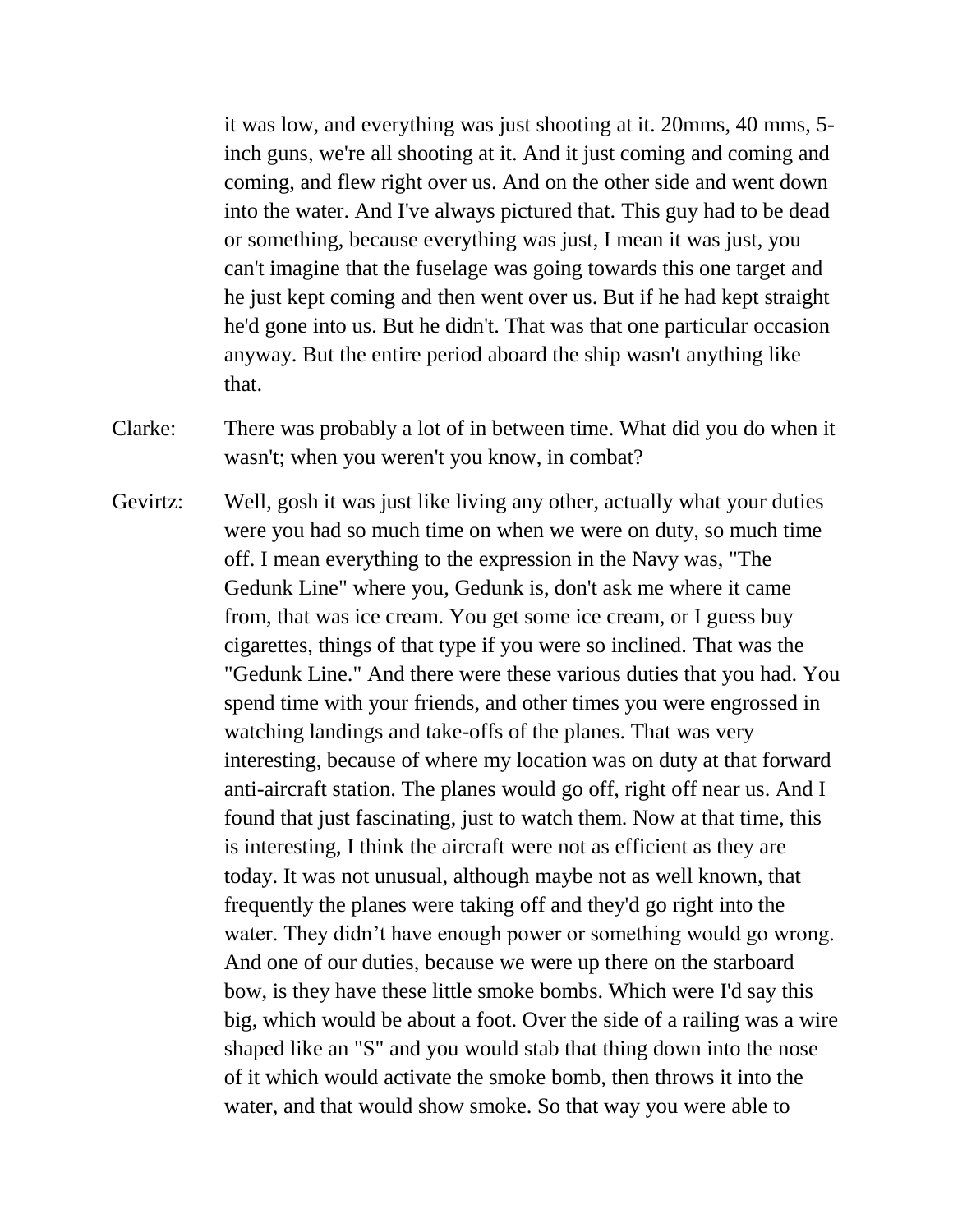notify a following destroyer where there was a man down there. We threw many of those smoke bombs over.

Clarke: The planes just went down? Get the guy out and the plane goes down.

- Gevirtz: Sometimes they get out and sometimes not. But at least we were aware that we had to do that.
- Latham: I think one of the things that struck me from reading your journals was how many times you described crashes. Which planes crash, but it seemed to be a more regular occurrence then I think a lot of people realize.
- Gevirtz: True. Sometimes either just taking off or sometimes coming in landing. Yes, landing was not an unusual thing.
- Clarke: You've had some time to think about what are in the journals. And I'm curious about a couple of things: one - when you got out and you reentered civilian world, your thoughts about your service, early on after getting out and how you dealt with that; and then two - kind of down the road a few decades, and what your impressions are of your journal and kind of your service, and that time period? So it's kind of a two part question. So, if you don't mind starting out with, when you got out, what you did and if it impacted you? Or did you put them away for a while and said I'm not reading that stuff, I'm done with it?
- Gevirtz: Yes, that's an interesting question. First, when I got out, was discharged at the Mare Island Naval Yard in Vallejo, California, which is not too far from where I lived. One of the first things, it's funny, it sticks in my mind, the quality of food aboard the carrier, was not always the greatest. People think, "Oh this is super." It was common practice, and I think common practice, you'd get a slice of bread and hold it up to the light and pick out the little insects that were in it. We used to joke about that being a source of protein. Anyway when I got out, and at Mare Island, we were treated just fabulously. I was all by myself. The other fellows went to their various parts of the country where they came from. But I was by myself, but boy they just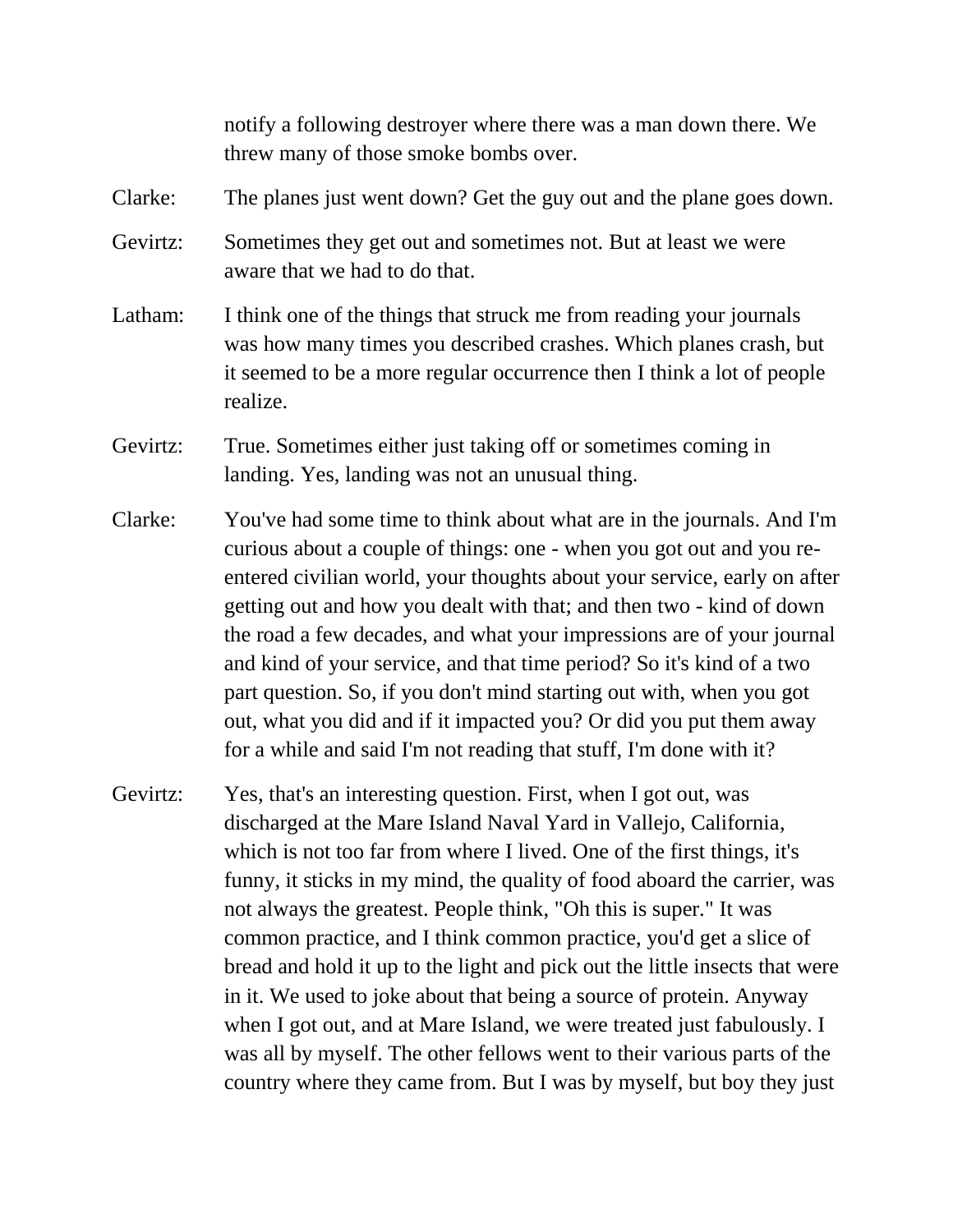treated you great. And there were steak dinners and everything, it was just, this is fantastic. And I was requested to, "If you wanted to stay in the service, why, we'll promote you and you could, this would be great." I said, "No, I think I'll get out. Go back to my family." So I did and I was discharged there. And what's part of you next question, Ken?

Clarke: What did you reflect on this period of time, in the years following your service? Or is it something you put away?

Gevirtz: Not particularly. It was really, I put aside. Didn't think about them for probably for some years, I'd say quite a few years. And then I thought, I forget what triggered it, it may have been something I saw on television or read something, I don't know. But then I thought, gee maybe this would be of some interest to my children. I have son and two daughters. And I also showed the diaries to my Step-son, this is my second marriage. And he was a terrific guy. I don't want to get too emotional talking about him, because he passed away about five years ago. But if you can imagine looking at the discs, how he had to go from every page on there to put them on there, it had to take him a long, long time. But he did that for me. And I gave a copy of that to each of my kids. I have no idea if they read them or not. If I'm dead, I'm out; they'll have the service stuff. But anyway, I guess that aroused a little more interest in those. I still didn't think much of it. But now I had them on disc and that's what I felt that was preserving them in a way. And then one time, yes I'd like to go into this part of it, some months ago I heard about Honor Flight. And I had joined a veteran's organization here, all the veterans of Lake Barrington shores, and the subject came up. And I'm the only one from World War Two, in the group. And they made me; I'm on the board of this group. Anyway, and the subject came up about it. And I said gee, maybe I'd like to find out about this. Maybe I'd like to go. So they looked into it. And they were terrific and arranged for the trip. They even got a limousine, to pick me and to other veterans up, to take us to Midway, from there for the trip. Anyway, so after I found out about this, I wrote to my Son, in San Jose, California. And I told him about this, of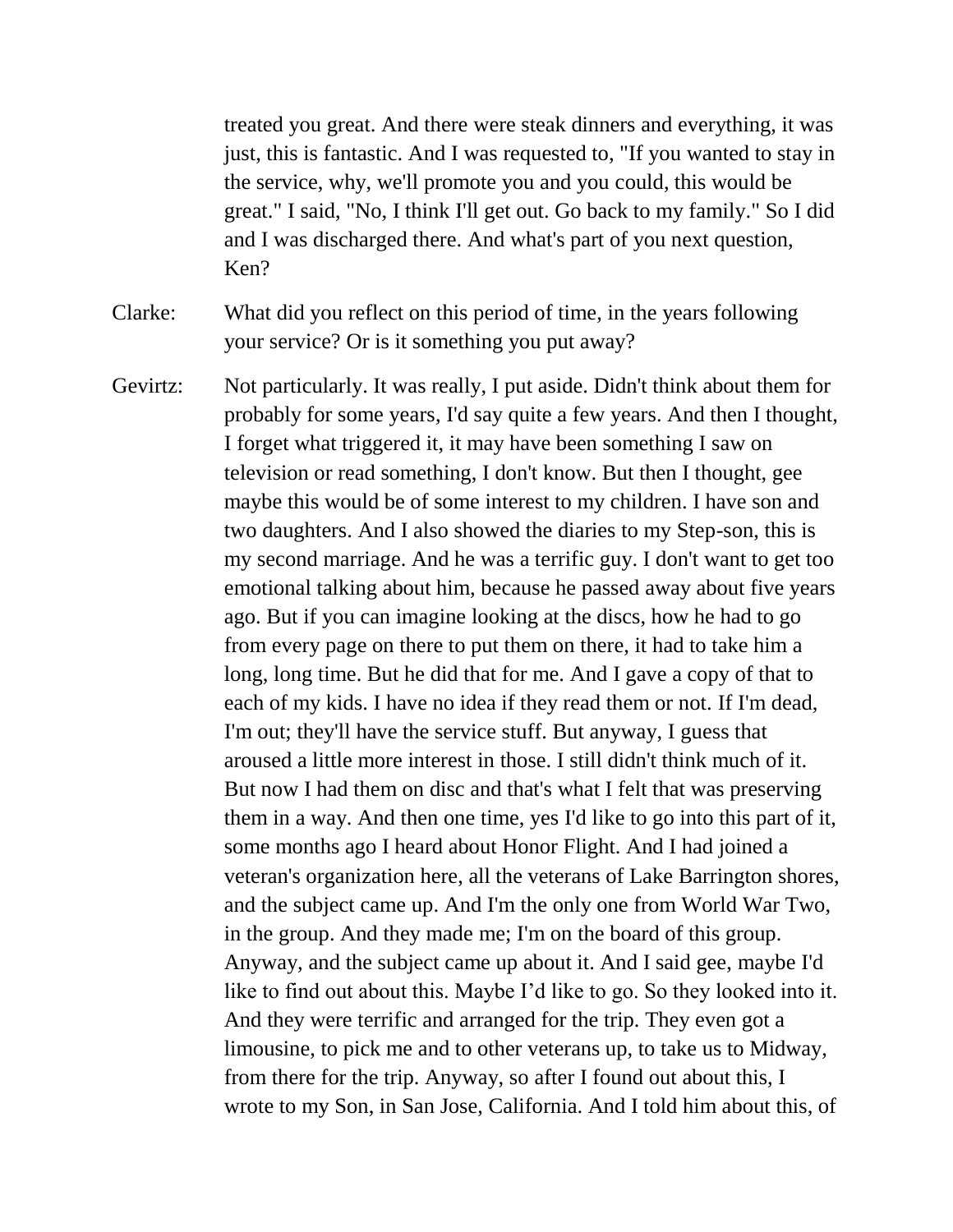what I was planning on doing. Unbeknownst to me, totally surprised, he contacted Honor Flight, and he asked to be a volunteer for it. And when I got to Washington, he greeted me there, as one of the volunteers. So this was quite a deal there. So while I was with him, my Son's name is Ralph, while I was with him, he was what they call the Guardian, which is like the person who takes you around, pushes you in your wheelchair every place. He asked about the diaries, and said can I make a copy of them for him. So I said ok. So when I got home, I looked through the phone book, and gosh there're hundreds of guys with computers, because I don't know anything about that other than for e-mails and stuff, that's about as far as I go. And I picked some guy at random, who's in Barrington, and told him what I wanted. He said "Well bring it over here and I'll see what I can do." So I went over there, met him, very small outfit, one guy and a couple of girls work in there. Told him I'd like to have some copies to send to my kids and what they are, my experiences in World War Two. Well, he said, yeah he could do that. A couple days later he called and says, "I got them all ready for you." I went to pick them up, he says, "Instead of one I made five for you and there's no charge." That was pretty nice. Anyway, I told him, I said if you find them a little interesting, make one for yourself. I said, "I don't care, if you like it." He is the guy that turned them over to contacts, a retired priest or Army General, which is where, how come you're contacting me now. And that's how that happened.

Clarke: That's great.

- Gevirtz: Just, but you can image happenstance.
- Clarke: Yes.
- Gevirtz: How did I pick this guy out?
- Clarke: That's really cool, he did that for you. What is your, when you reflect on your experience, with time as kind of the great filter. Hindsight's twenty-twenty, they say. What is your impression about your service and the country, as it was then and now, if you.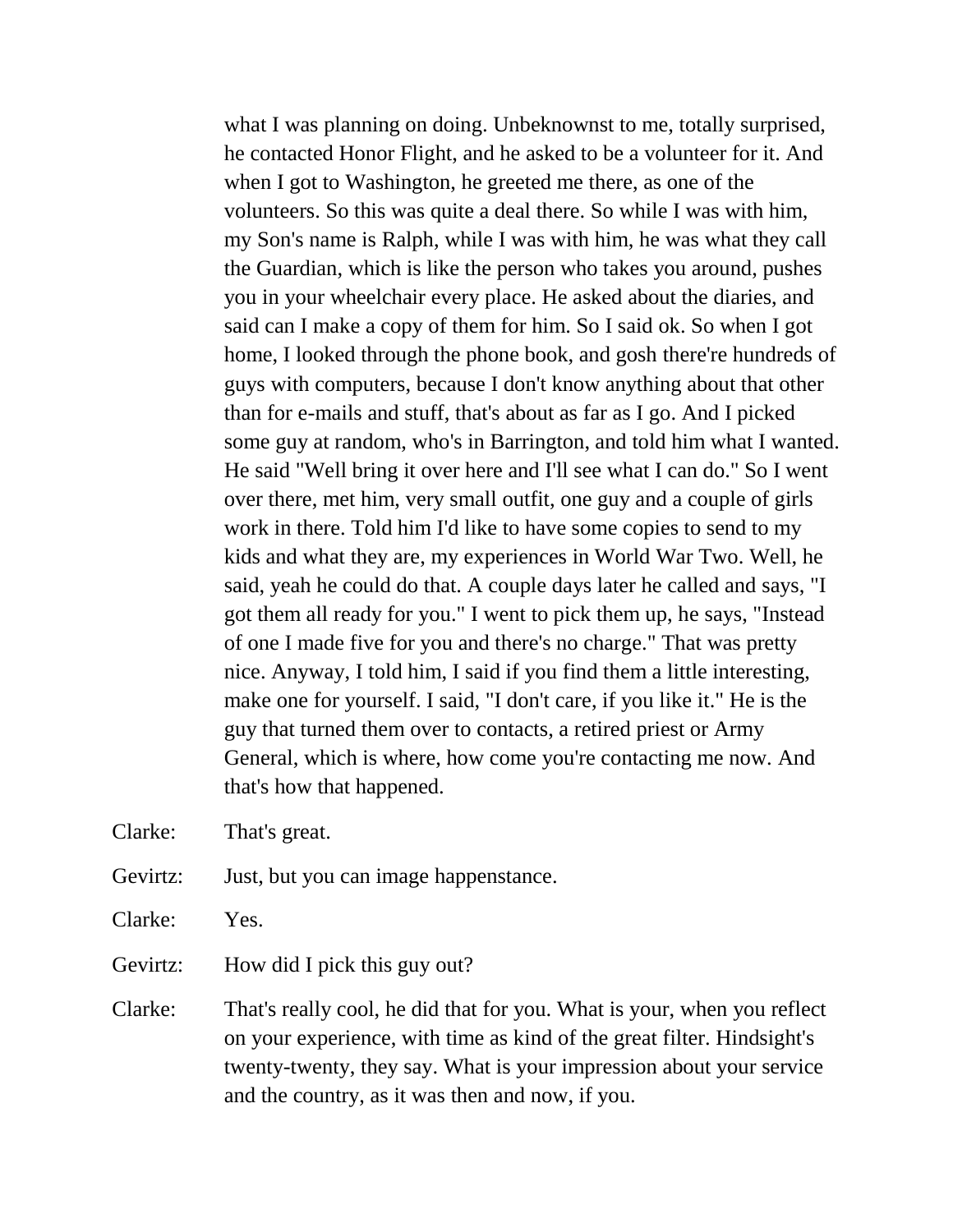Gevirtz: At that time, of course patriotism was at a very high pitch, there wasn't a big adversity that you find today. It just seems that things are a lot smoother and better at that time. You didn't think much about controversy, as you do today. Looking back on the service, it was an experience that a lot of guys went through, and well you know, there are a lot of guys that didn't come back. As I say my experiences were not any different from a lot of others.

Clarke: Is there anybody you want to remember for, in this recording, of people you served with, or any stories that you'd like to share?

Gevirtz: I had two very close friends. There was Bill Bonwell, who lived in Florida. I never tried contacting these two friends, but after I retired from my work, my wife and I moved to Florida. I didn't know it, and this guy lived maybe 45 minutes to an hour away. I never knew it. We moved here, and I'm going to contact him. And it was difficult trying to find him, but I found Bill Bonwell. Is name is Miner Bonwell. And he had died two weeks before. The other one I was particularly close to was, John Hagman. John who was a high school Principal, in the Saint Paul, Minnesota area, and I just, never able to contact him. These are my two closest friends. I had a lot of friends there, but they were the two that were closest to; which brings me to a funny thing. On our first trip out, I don't know how long we were gone, eight months, ten months, a year, I don't remember. Now, we're coming back, and course everybody in the ship knew we were returning to the United States and we were heading towards San Francisco. I guess it was the Alameda Naval Air Station we were headed towards. Still got time on that? My Father gave, funny. Before I went aboard the ship that we were on, the freighter that we were on went from Oxnard to San Francisco first. And then across what was San Francisco there's my family. So, my Father told me to smuggle aboard, he gave me a bottle, now he knows nothing about liquor, or knew nothing about liquor, and it was Cherry Liqueur. He says, "You have this at some important time you want that." I said, "Ok!" So, boy I smuggled it aboard, had it in my locker this whole time. And I thought, you know I'm going to save this until we reach, we come back to the States.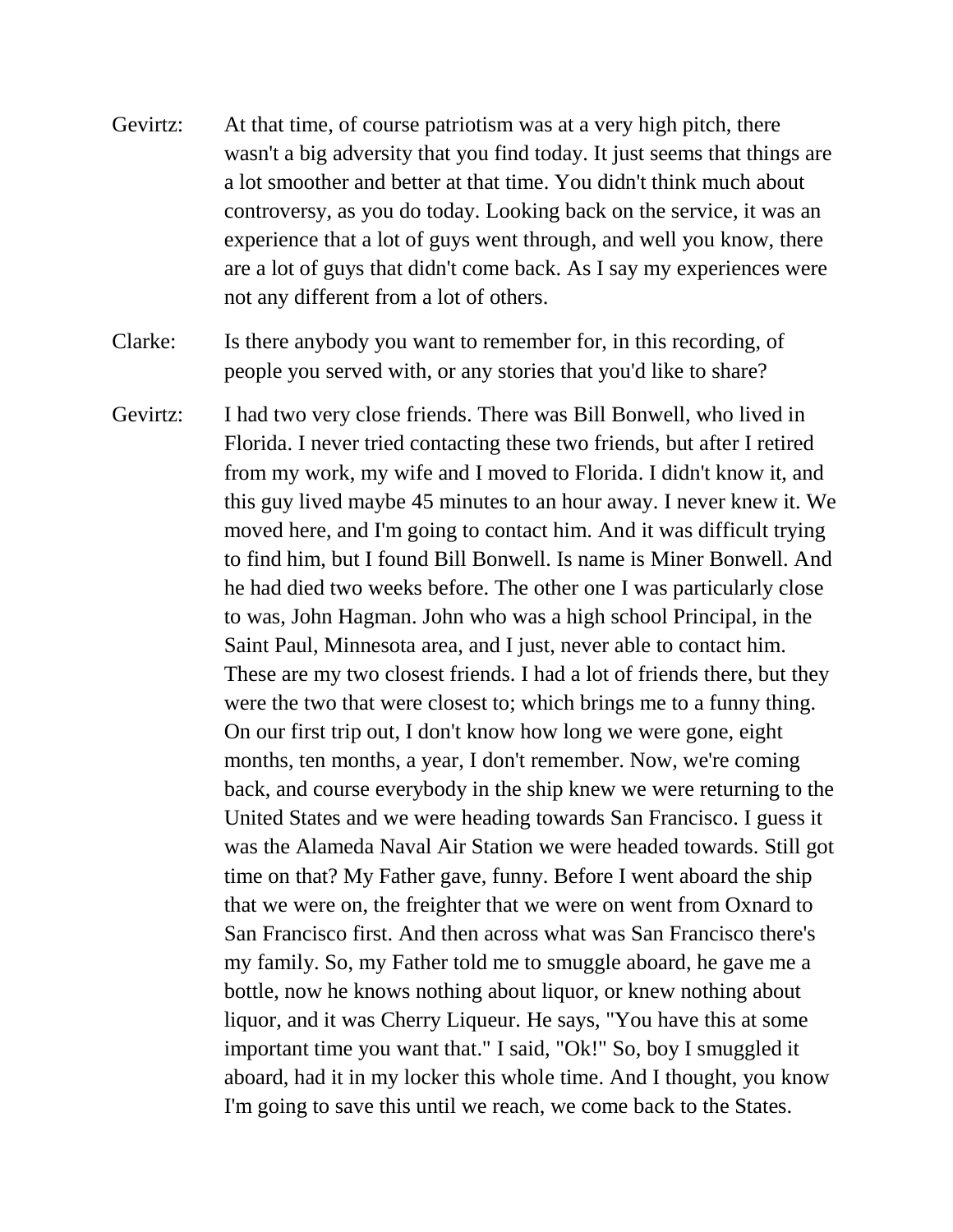That's a big occasion. There's Bill Bonwell, and Johnny Hagman, and myself. I say, "Okay guys we're going to open it up now." We're on our way, as soon as we hear that the United States is in sight. Now the planes had already taken off. They flew to some base or someplace. The pilot's ready room was empty. It was vacant. "So let's go down to the ready room." We went down there, it's a steel deck, and we're sitting in there waiting, and over the loud speaker someone says, "We can see The Golden Gate Bridge." We went, "HOO-ray!" The bottle slipped. I can remember that. Splash all over. I thought that was pretty funny and they did too.

Clarke: So much for your celebratory Cherry Liqueur drink.

Gevirtz: Yes, anyway, it was. I did many things at that time, in that age I guess, that you never consider doing later on.

Clarke: Of course.

- Latham: With that in mind, for the recording, can you tell us a little bit about crossing the Equator?
- Gevirtz: Yes, that was big there. I forget what the expressions they use, Shellback?
- Latham: Yes, squallywag [sic]?
- Gevirtz: Pollywog.

Latham: Yes.

Gevirtz: They made you do many stupid things, running though there. And they were whacking you with paddles on your backside, and shaved your head and all kinds of funny things like that. Funny to others, you know, not to you. And so it was quite a thing. It lasted for a couple of days. It was a lot of fun. But then the second time we went out, we were able to do that to others, you see. There are a lot of little things that.